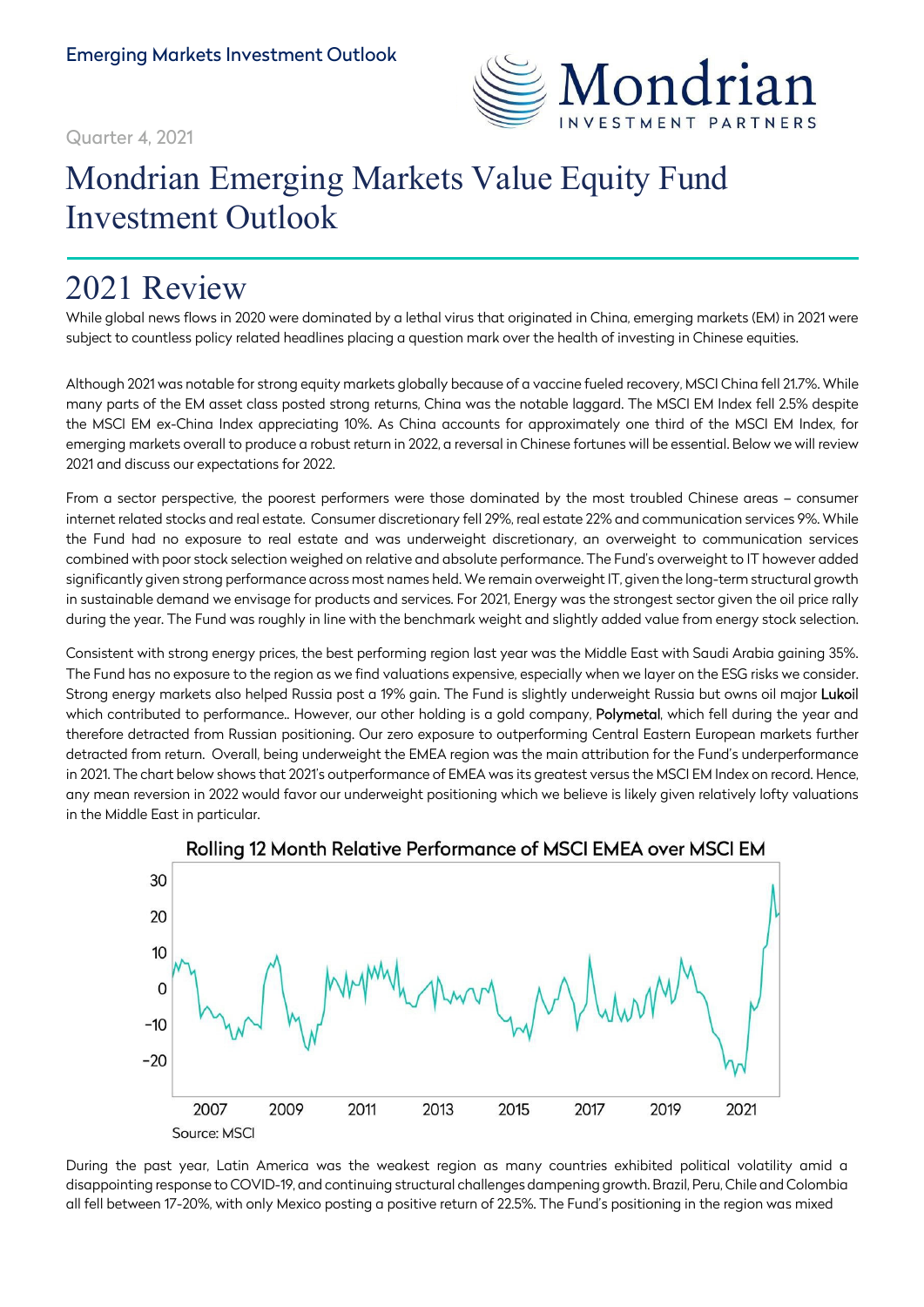## Emerging Markets Investment Outlook **Emerging Markets Investment Outlook** Quarter 4, 2021

with zero exposure to Colombia and Chile helping, as did the holding in the Mexican bank, Banorte, and more defensive stock selection in Brazil. However, this was somewhat offset by an overweight to Peru via the holding in the leading bank, Credicorp. We remain cautious towards Brazil ahead of the presidential election in October 2022, which often creates heightened volatility. We do see deep value in some names so we have moved slightly overweight while retaining a natural currency hedge through our exposures. We also added to Credicorp given particularly attractive long-term valuations.

Asia was extremely mixed. Taiwan continued to deliver above average returns, +26%, as semiconductor stocks such as TSMC United Microelectronics Corp. and Mediatek made large gains on the back of sustained high demand for their chips and manufacturing services. The Fund is overweight Taiwan and added value here as a result. India was also strong, adding 26% as stocks across sectors performed well as the economy bounced back from a COVID-19 induced slump. We started the year overweight India but valuations look less attractive now given the outperformance, as a result we have taken profits from software holdings, Infosys and HCL Technologies, as well as Reliance Industries. The Fund ended the year underweight India. Korea fell 8% and we took advantage of this weakness to move the Fund from an underweight to a neutral position as certain stocks in the memory, EV battery and financials sectors look especially undervalued.

Returning to where we began this discussion regarding China, investors sold Chinese stocks during the year for three principal reasons:

- 1. Concerns regarding a more severe and unpredictable regulatory environment.
- 2. Concerns for the VIE (variable interest entity) structure used for most US listed ADRs, and some Hong Kong stocks.
- 3. Concerns for the underlying health of the Chinese economy because of the country's largest property developer defaulting on its debt.

We discussed our team's view on China in detail in the Fund's third quarter 2021 Outlook. To update and summarize that view here, we are cognizant of all the above, and we believe a great deal of bad news is presently discounted in many China stocks. While the regulatory environment can be unpredictable, as we enter 2022, investors - and crucially the companies themselves are now fully aware of how serious the Chinese authorities are in achieving their goal of 'common prosperity'. We believe stocks are already priced for regulatory risk, and don't expect the impacts to be anywhere near as damaging as many prices suggest. The same is largely true for VIE risks where the Chinese authorities continued to implicitly endorse these structures. Regarding the economy, we do expect a moderate slowdown in Chinese economic growth but there remains many stimulus policy measures available to the Chinese government. Furthermore, in the short-term China is unlike many economies in the world in that it is in a loosening rather than tightening monetary policy cycle. Over the medium term, we still expect China to sustainably grow faster than most EM economies, especially driven by consumption growth, which most of the Fund's investments are linked to.

As can be seen in the chart below, China's underperformance last year was the greatest on record vs the MSCI EM Index. We feel the likelihood of this reversing in some way during 2022 is reasonably high given the excessive pessimism implied by valuations.



Upholding our disciplined valuation process, we move into 2022 confidently positioned. That confidence though rests on a recovery in China and our selected stocks in particular. We have added to extremely undervalued Chinese stocks and are approximately 6% overweight that market. Within EMEA where we see less compelling valuations, we are approximately 7% underweight. Additionally, we have reduced our India exposure to roughly 4% underweight its recent strong performance and that market trading on P/E of 27x with an index low dividend yield of 1%. Therefore, any combination of mean reversion from 2021 with regard for underlying fundamental valuations we believe should produce better relative and absolute returns for the Fund in 2022.